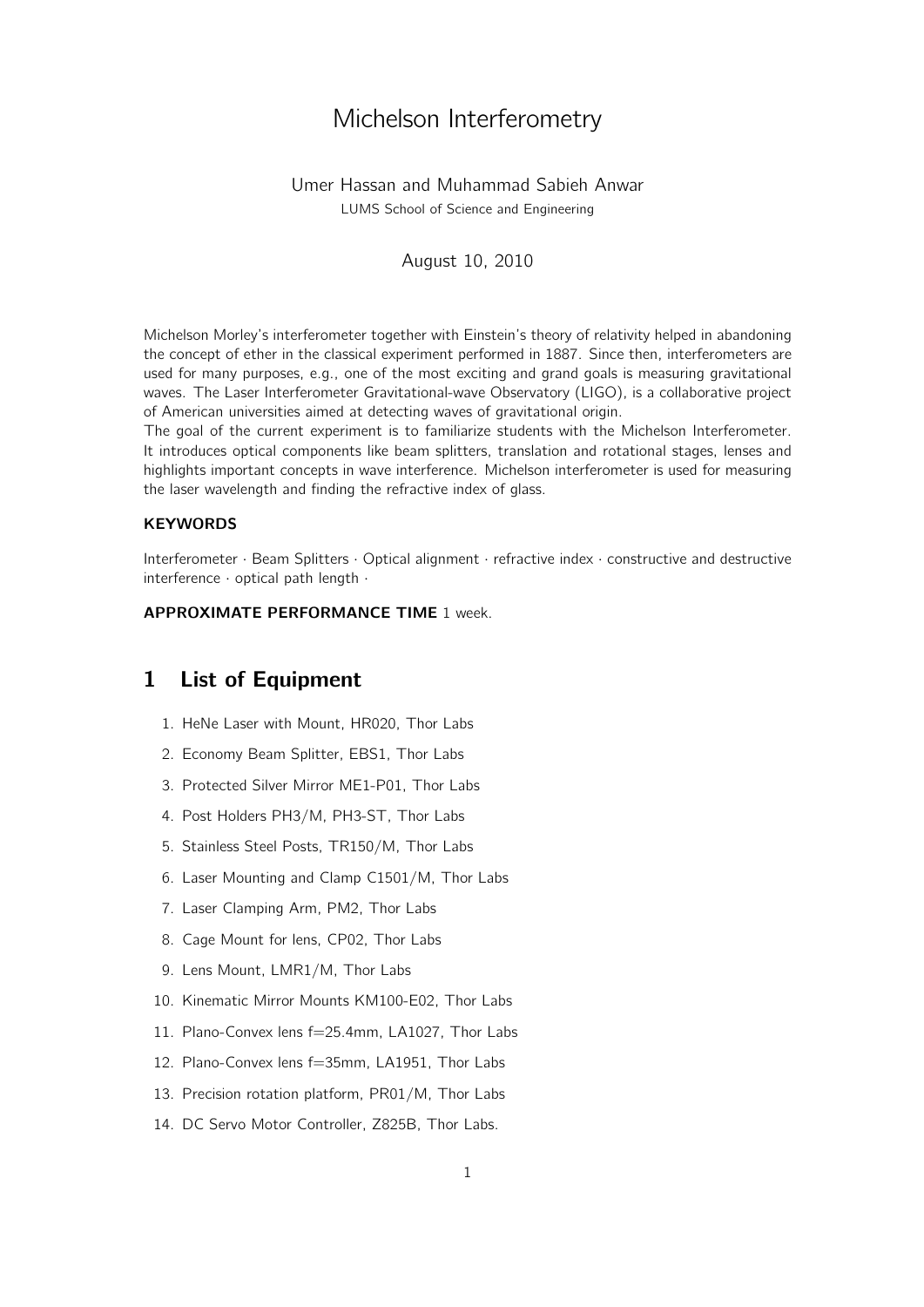# 2 Experimental Objectives

The experimental objectives include:

- 1. working with optical components,
- 2. optical alignment of the interferometer,
- 3. Understanding the concept of change in optical path length,
- 4. measuring the wavelength of the HeNe laser, and
- 5. finding refractive index of thin glass sheet.

### References and Essential Readings

- [1] Ryan Scholl and Bruce W. Liby, "Using a Michelson Interferometer to Measure Coefficient of Thermal Expansion of Copper", The Phys. Teach. 47, 316-318 (2009).
- [2] Eugene Hecht, "Optics", Chapter 9, pg 407-412, Pearson Education, 2002.
- [3] Monk, "Light: Principles and Measurements", pg 376-380, McGraw-Hill, 1937.
- [4] Al-Azzawi, "Physical Optics, Principles and Practices", Chapter 4, CRC press, 2007.
- [5] "The index of refraction of glass", Precision Interferometer, PASCO Scientific.
- [6] "The Michelson Interferometer", University of Central Oklahoma, 2003.
- [7] Jeremy Ong, "Investigations of Light with a Michelson Interferometer", Cornell University, 2010.
- [8] J.J. Fendley, "Measurement of refractive index using a Michelson interferometer", Phys. Educ. 17, 209-211 (1982).

### 3 Introduction

An interferometer exploits the interference of light, a wave property. A fringe pattern results from optical path differences. The Michelson Interferometer is an amplitude-splitting interferometer. Figure 1 shows the schematic whereas Figure 2 is a photograph of a typical setup you will have to build in the lab. The working of the interferometer is described in detail [2, 4] and you are required to carefully read the background material.

# 4 Optical alignment of the Michelson interferometer

Q 1. Perform the following procedure to align the interferometer.

- 1. Place the HeNe laser into laser mount which is bolted on the optical breadboard. Align the laser parallel to the breadboard.
- 2. Now mount the beam splitter (BS) on the breadboard in front of laser.
- 3. Place a fixed mirror (M1) in the mirror mount assembly. Align the mirror such that the reflected beam from BS falls in the middle of it.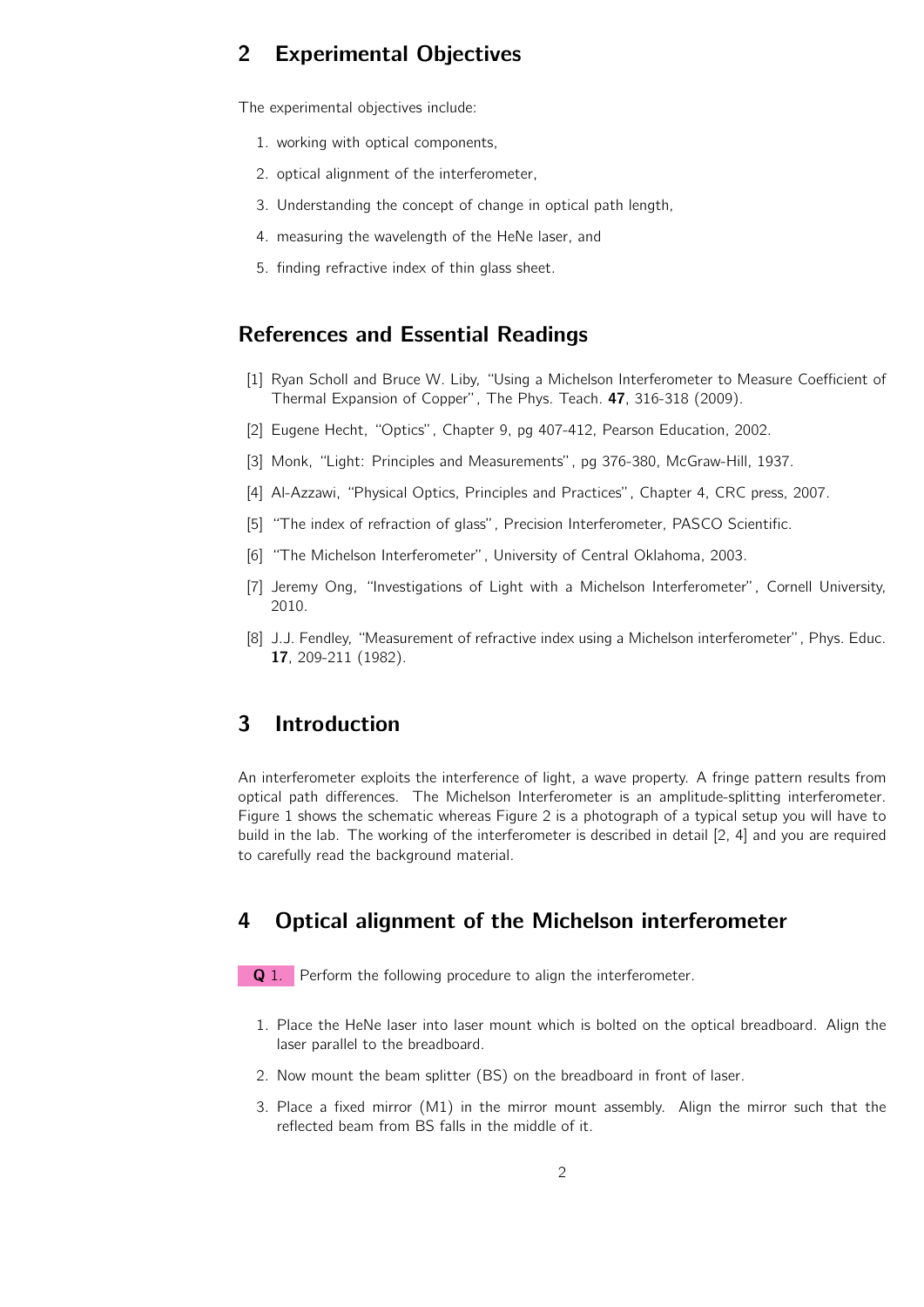

Figure 1: Working of the Michelson Interferometer.



Figure 2: Laboratory setup of Michelson Interferometer.

- 4. Now mount the other mirror (M2) on the translation stage which is being operated by the computer controlled servo motor. Align M2 such that the transmitted beam from BS falls in middle of it.
- 5. Turn ON the laser, you shall see the three small dot images. Using the screws of the mirrors, overlap all three dots. Now the two beams will be aligned.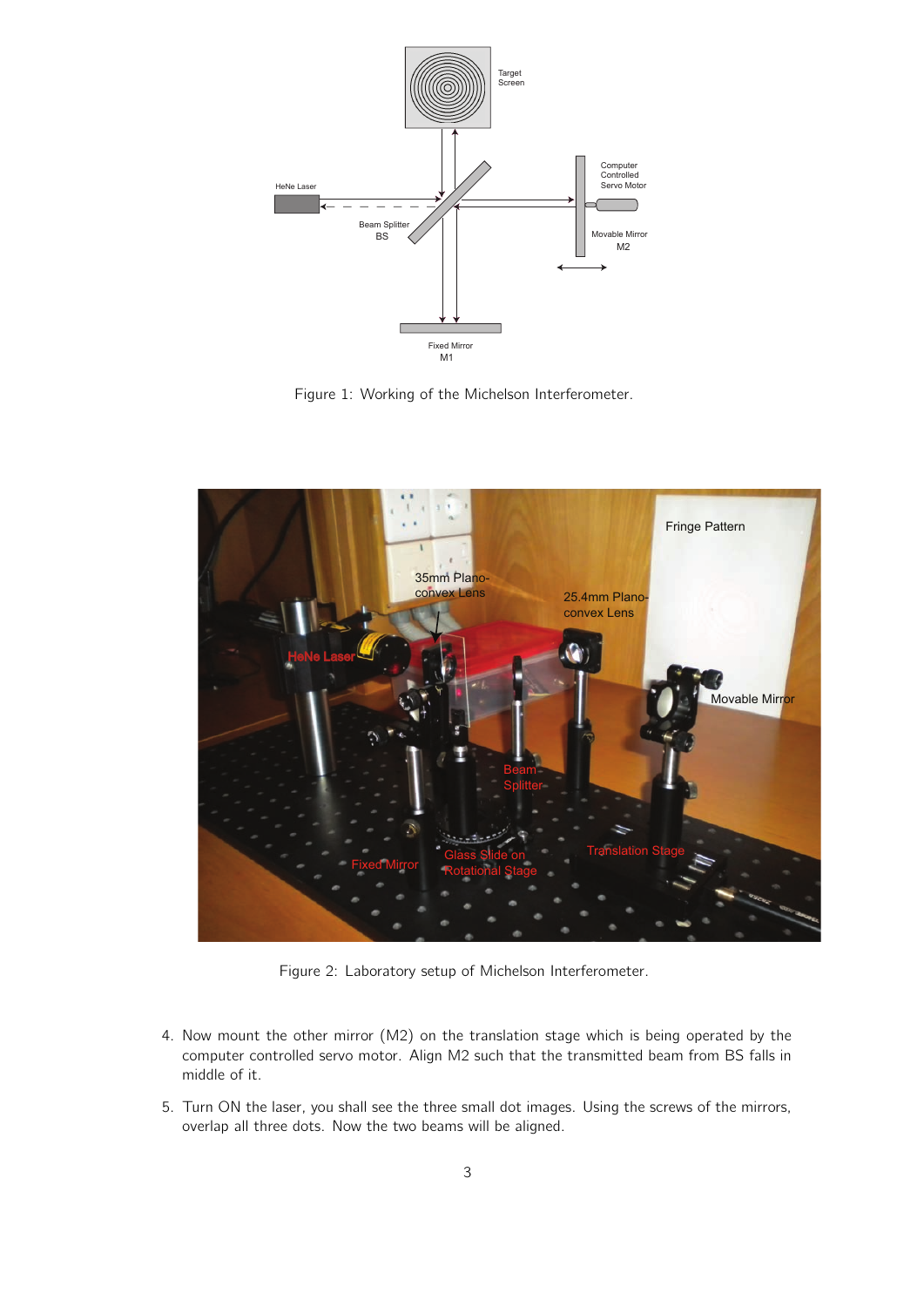- 6. Place the plano-convex lens of focal length 35 mm (L1) in between laser and BS.
- 7. On the opposite side of M1 place another plano-convex lens of focal length 25*.*4 mm before the target screen to enlarge the image.
- 8. Carefully adjust M1 and M2 using their screws so that the beams overlap on the target.
- 9. Perform alignment until you see concentric circular fringes.

# 5 Measuring wavelength of the laser using Michelson Interferometer

If we move the movable mirror we see the fringes entering or exiting the center of the fringe pattern, depending upon the direction in which the mirror moves. The following equation relates the the distance moved by the mirror with the number of fringes passed by.

$$
\lambda = \frac{2\Delta d}{N} \tag{1}
$$

where, *λ* is the laser wavelength, *N* is number of fringes passed by and ∆*d* is the distance moved by M2. You must understand the derivation of Equation (1).

Q 2. Perform the following procedure to measure the wavelength of the HeNe laser.

- 1. Use the computer software to move M2 using the servo controlled motor by a fixed distance of around 10 um. The software Instructions and Servo motor specifications are given in Appendix A.
- 2. Count the number of fringes that passes by a fixed point.
- 3. Fringes shall be entering on exiting center depending on the direction in which you move M2.
- 4. Repeat the same procedure at least 5 times and takes the average to minimize the errors.
- 5. Use equation (1) to measure the laser wavelength. What is your uncertainty in the wavelength?

### 6 Measuring refractive index of glass

Glass slide is mounted on the rotational stage and placed in between BS and M1. If we rotate the glass slide we see the fringes entering or exiting the center of the fringe pattern, depending upon the direction in which the rotation takes place. The refractive index is,

$$
n_g = \frac{(2t - N\lambda)(1 - \cos\theta)}{2t(1 - \cos\theta) - N\lambda}
$$
\n(2)

where,  $n_q$  is the refractive index of glass,  $\lambda$  is the laser wavelength, *t* is the thickness of glass slide, *N* is number of fringes passed by and *θ* is the angle rotated in radians.

Q 3. Draw a figure showing the path of the light beam as it passes through the glass slide at an arbitrary angle *θ* with respect to the light ray. What is the optical path length difference in this case?

Q 4. Derive Equation (2).

Q 5. Plot *N* versus *θ* as elicit by Equation (2).